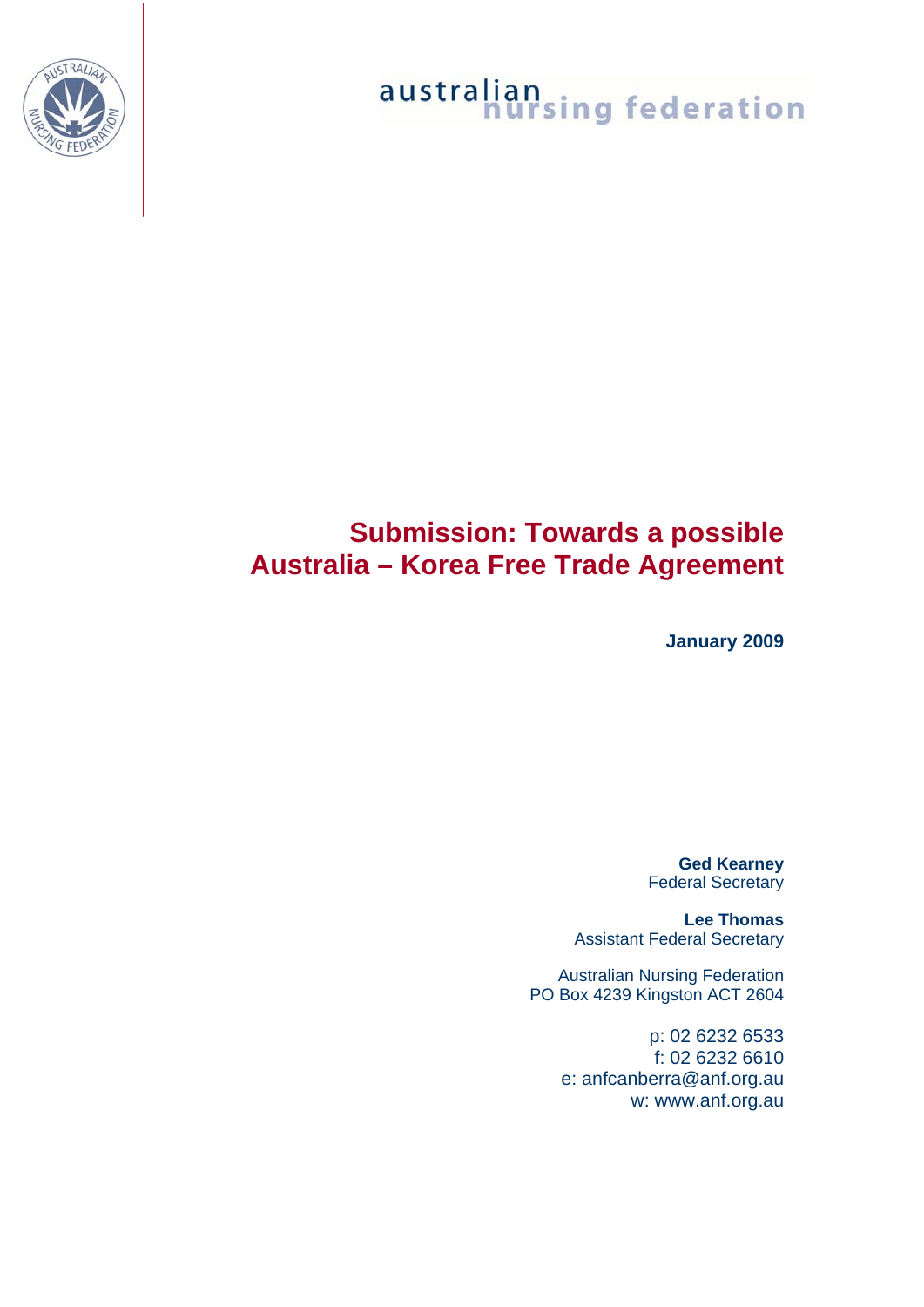

### 1. Introduction

- 1.1 The Australian Nursing Federation (ANF) welcomes the opportunity to make a submission in relation to a possible Australia – Korea Free Trade Agreement.
- 1.2 The ANF was established in 1924. The ANF is the national union for nurses and midwives in Australia with Branches in each state and territory.<sup>[1](#page-1-0)</sup> The ANF is also the largest professional organisation in Australia. The ANF's core business is the industrial and professional representation of nurses and midwives and nursing and midwifery in Australia.
- 1.3 The ANF's 170,000 members are employed in a wide range of enterprises in urban, rural and remote locations in the public, private and aged care sectors, including hospitals, health services, schools, universities, the armed forces, statutory authorities, local government, offshore territories and industries.
- 1.4 The ANF participates in the development of policy in nursing and midwifery, nursing and midwifery regulation, health, community services, veterans affairs, education, training, occupational health and safety, industrial relations, immigration and law reform.
- 1.5 The ANF represents Australian nursing internationally through links with other national and international nursing and midwifery organisations, professional associations and international labour organisations. The ANF is a member of the Commonwealth Nurses Federation and the South Pacific Nurses Forum, and is affiliated to the Australian Council of Trade Unions, The Australian Council of Social Services, the Public Health Association of Australia, the International Centre for Trade Union Rights and the Australian People for Health, Education and Development Abroad (APHEDA), which is the overseas aid agency of the trade union movement.
- 1.6 Trade agreements should not disempower governments, nor undermine public and social services; nor should they disadvantage local economies. Economic analysis of the benefits of bilateral free trade agreements has produced mixed results with disagreement on the benefits or otherwise for Australia, Australia's neighbours and poorer countries whose ability to trade may well be hampered by such agreements and who are often forced into accepting liberalised investment laws.

<span id="page-1-0"></span><sup>&</sup>lt;sup>1</sup> ANF Victorian Branch, ANF Tasmanian Branch, ANF SA Branch, ANF WA Branch, ANF NT Branch, ANF ACT Branch, ANF Queensland Branch (Queensland Nurses Union), and ANF NSW Branch (NSW Nurses Association).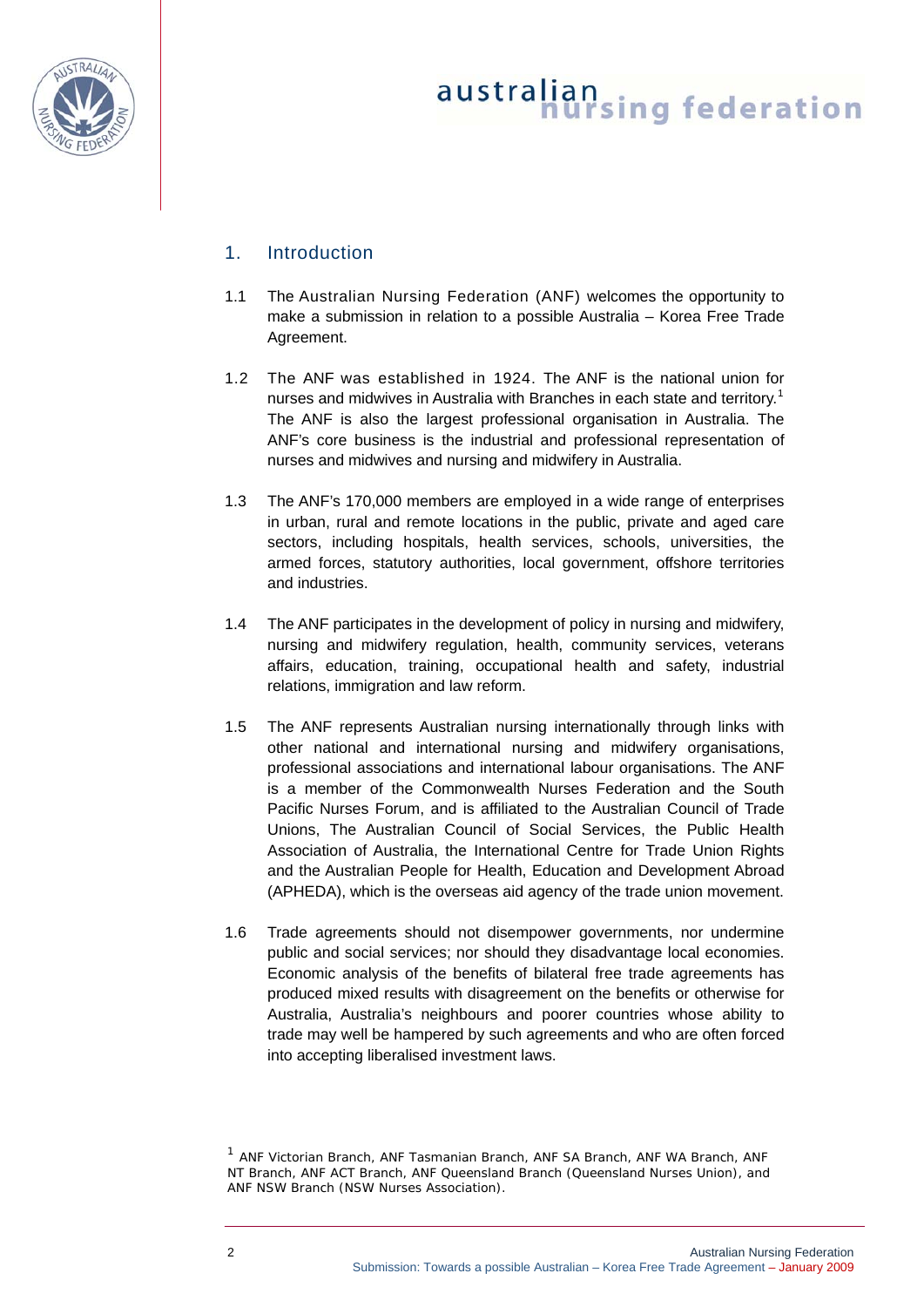

- 1.7 This submission will not address all of the terms of reference rather it will cover major issues of concern for the ANF and the nursing and midwifery professions. These include:
	- the impact of the agreement on the provision and quality of health services;
	- the impact of the agreement on the nursing and midwifery professions;
	- the relationship between the agreement and labour conditions and human rights; and,
	- regional and demographic impact.

### 2. The impact of the agreement on the provision and quality of health services

- 2.1 The provision of health services is a public good and the responsibility of government. Governments provide public health services for social policy reasons that correct the failure of free markets to meet the broader community goal of universal and equitable access to health services. Consequently, the maintenance of a public health system as a publicly funded, fully accessible service is essential for the social benefit of all Australians. Any trade or investment agreement can potentially leave services currently regulated by the government open to foreign investment and control.
- 2.2 Australia's public health services are based on the principles of universal access at time of need and not on capacity to pay. The ANF supports these principles and contends that liberalising investment in public services such as health services, may lead to a range of problems including increased cost of services, decreased access to services, reduced conditions of employment and job security for workers and in the case of health, decreased quality of care for people requiring care. Essential social services may be compromised and must not be traded away in the name of free trade (eg. Pharmaceutical Benefits Scheme).

#### Recommendation:

Essential services such as health are excluded and unconditionally protected from any trade agreement.

### 3. The impact of the agreement on the nursing and midwifery professions

3.1 Nursing and midwifery in Australia are licensed professions. There are two levels of licensed nurse in Australia: registered nurses and midwives, who undertake a minimum of three years undergraduate preparation in the higher education sector at Bachelor degree level; and enrolled nurses,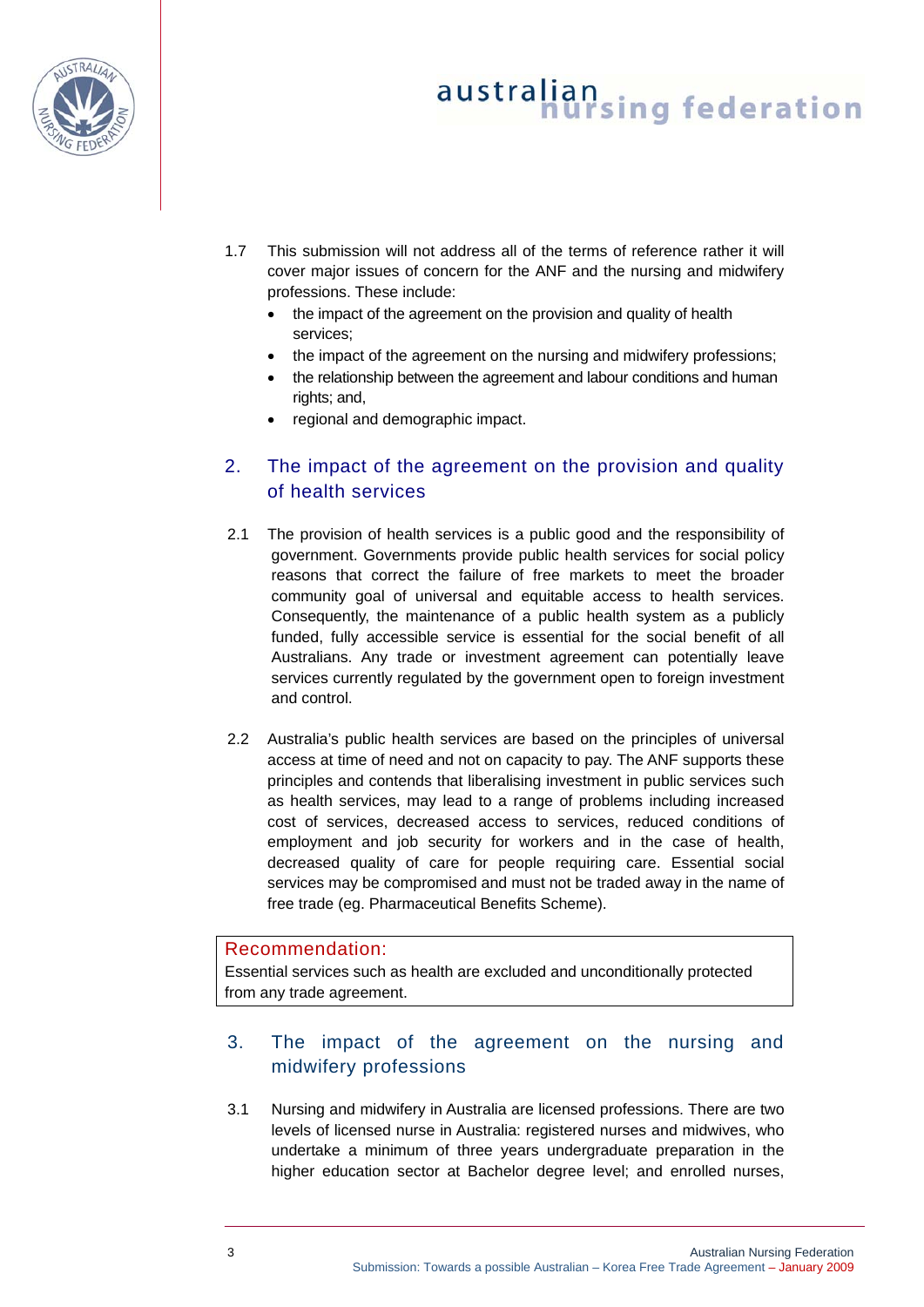<span id="page-3-0"></span>

who generally undertake their education in the vocational education sector at Certificate IV or Diploma level. Of the total number of regulated nurses, 81% are registered nurses and 19% are enrolled nurses.<sup>[2](#page-3-0)</sup> There is also in Australia an unlicensed third level nursing support worker (assistant in nursing or personal care assistant) who are educated in the vocational education sector at Certificate III level and who work predominantly in the aged care sector.

- 3.2 It is a concern to the ANF that Australia's regulation of health professionals, such as nurses and midwives, can be seen as a barrier to free trade. The reason that nursing and midwifery is regulated is to ensure the safety and protect the public since in the provision of nursing and midwifery services there is the potential to do harm.
- 3.3 To work as a nurse or midwife in Australia, overseas nurses and midwives must meet immigration requirements, pass an English language test, and meet Australian standards of nursing and midwifery practice. These are the same standards; no more, no less, than those required of nurses and midwives educated in Australia. The standards are specified in the *National competency standards for the registered and enrolled nurse* (Australian Nursing and Midwifery Council). They are core competency standards, which all registered and enrolled nurses, local and overseas, must be able to demonstrate. The standards have been developed, reviewed and adjusted from time to time by the nursing and midwifery regulatory authorities in consultation with the profession, and are the foundation of modern nursing practice in Australia, which provides assurance to the public of a consistent, safe and effective standard of practice. These standards are not a barrier to trade, they ensure protection for people requiring and receiving nursing and midwifery services.
- 3.4 Any relaxation of the legislation regulating nurses and midwives and nursing and midwifery services will not be tolerated and inevitably have a negative impact on standards of patient care and will be detrimental to the ability of health services to provide quality care.
- 3.5 There are already adequate, accessible, fair and transparent processes in place in Australia to enable nurses and midwives, registered and enrolled overseas, to apply for registration in Australia. The nursing profession in Australia, through the nurse regulatory authorities, has done considerable work to develop and refine these processes, which are under constant evaluation. These processes ensure that common standards apply to nursing services in this country and safeguard the public in the provision of nursing services.

<sup>2</sup> Australian Institute of Health and Welfare. 2008. *Nursing and midwifery labour force 2005.* AIHW: Canberra.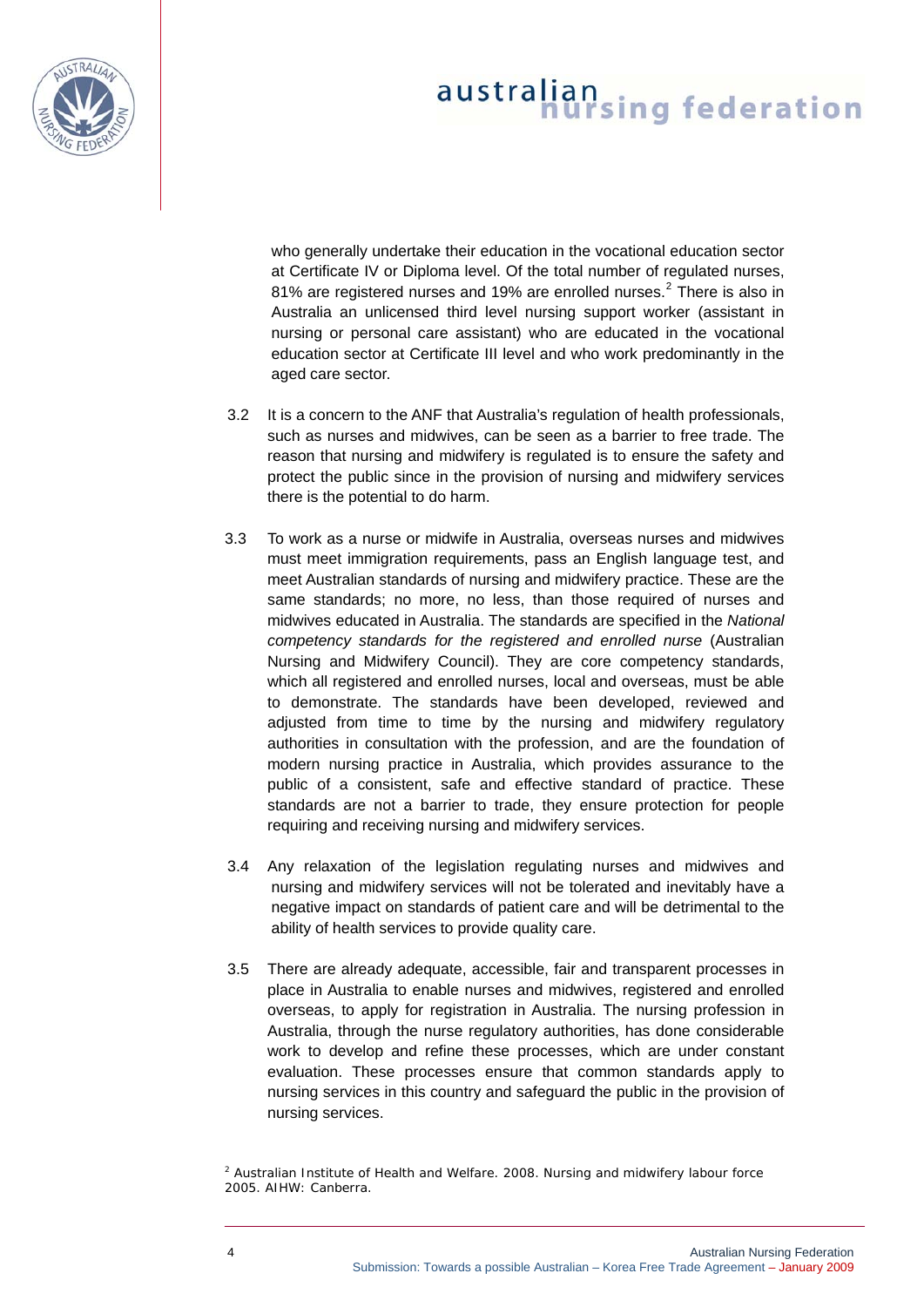

- 3.6 An additional consideration is that developing countries need to be supported so that locally educated nurses remain available to serve their local population rather than seek work in other countries. At present there is little incentive for nurses in developing countries to stay, and consequently those countries struggle to retain their nurses, losing them to more affluent nations.
- 3.7 Inclusion of education services in FTAs also has an impact on nursing and midwifery. Australia is one of the few countries whose registered nurses are all prepared to the same educational standard – the Bachelor degree level, a standard to which most other countries are now aspiring. Nursing and midwifery services are essential to the health and well being of the Australian community and to the effective and efficient operation of Australia's health services. Any threat to the availability, high standard and national consistency of education in the higher education sector, is a threat to the viability of Australia's health system.

#### Recommendation:

Nursing and midwifery must remain regulated professions and in order to maintain standards and provide protection for the public, all nurses and midwives in Australia and all overseas nurses and midwives seeking to work in Australia must be required to meet the Australian Nursing and Midwifery Council's national competency standards. In addition, a minimum English language requirement is mandatory and no agreement should undermine that minimum requirement.

### 4. The relationship between the agreement and labour conditions and human rights

- 4.1 Any free trade agreement must not allow for weakening of internationally accepted labour laws and indeed should include conditions which raise standards to meet international Labour Organisation conventions. Within any FTA Australia and Korea must not engage in labour related activities that do not meet such conventions. This is unacceptable and cannot be condoned in the guise of a free trade agreement.
- 4.2 Within any FTA between Australia and Korea consideration must be given to any negative impact on employment, labour and environmental conditions.

#### Recommendation:

The FTA negotiations must examine how compliant Australia and Korea are with human rights and labour standards, including the core right of freedom of association and ensure compliance is currently or will be attained before an agreement is reached.